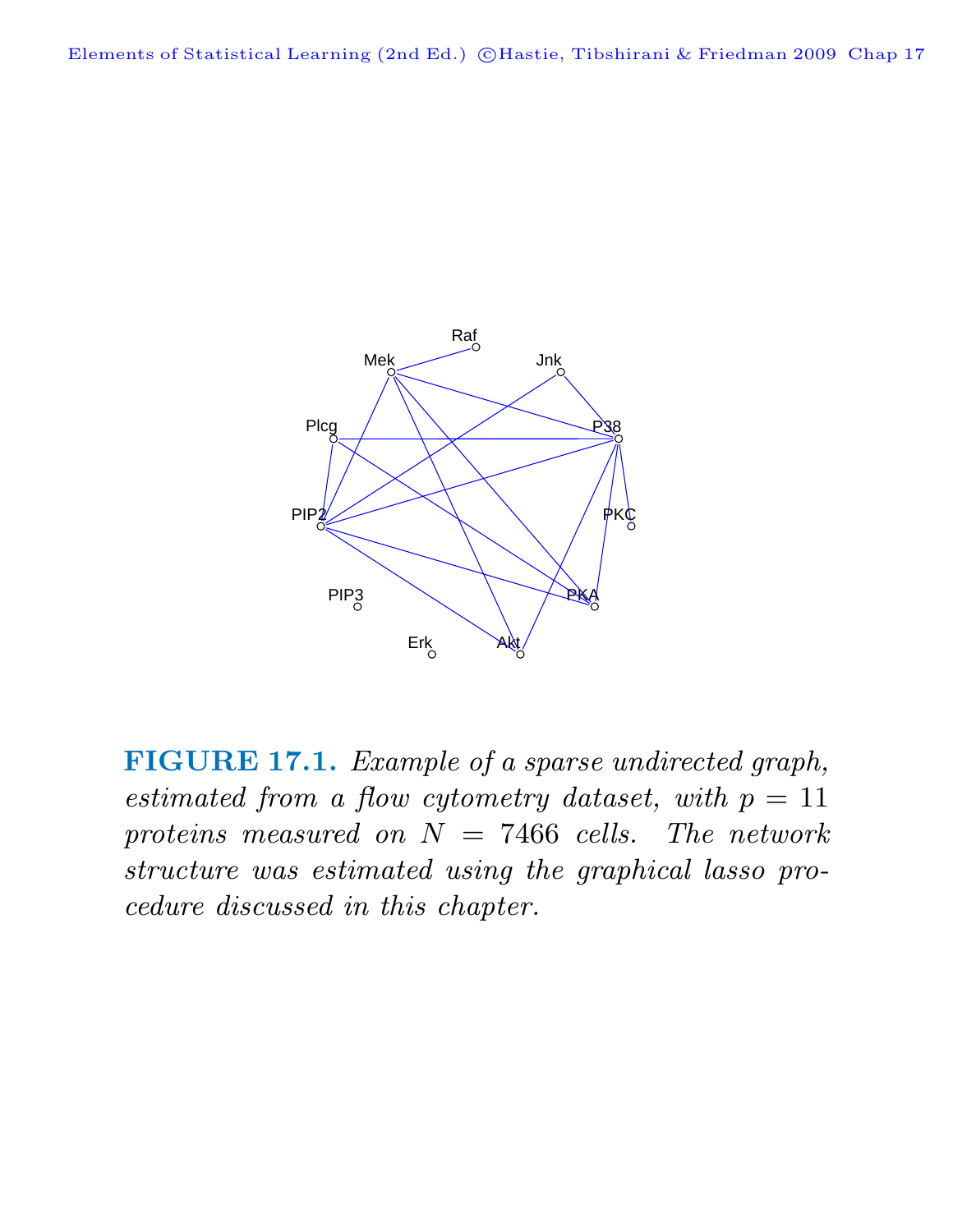

**FIGURE 17.2.** Examples of undirected graphical models or Markov networks. Each node or vertex represents a random variable, and the lack of an edge between two nodes indicates conditional independence. For example, in graph  $(a)$ ,  $X$  and  $Z$  are conditionally independent, given  $Y$ . In graph  $(b)$ ,  $Z$  is independent of each of  $X, Y,$  and  $W$ .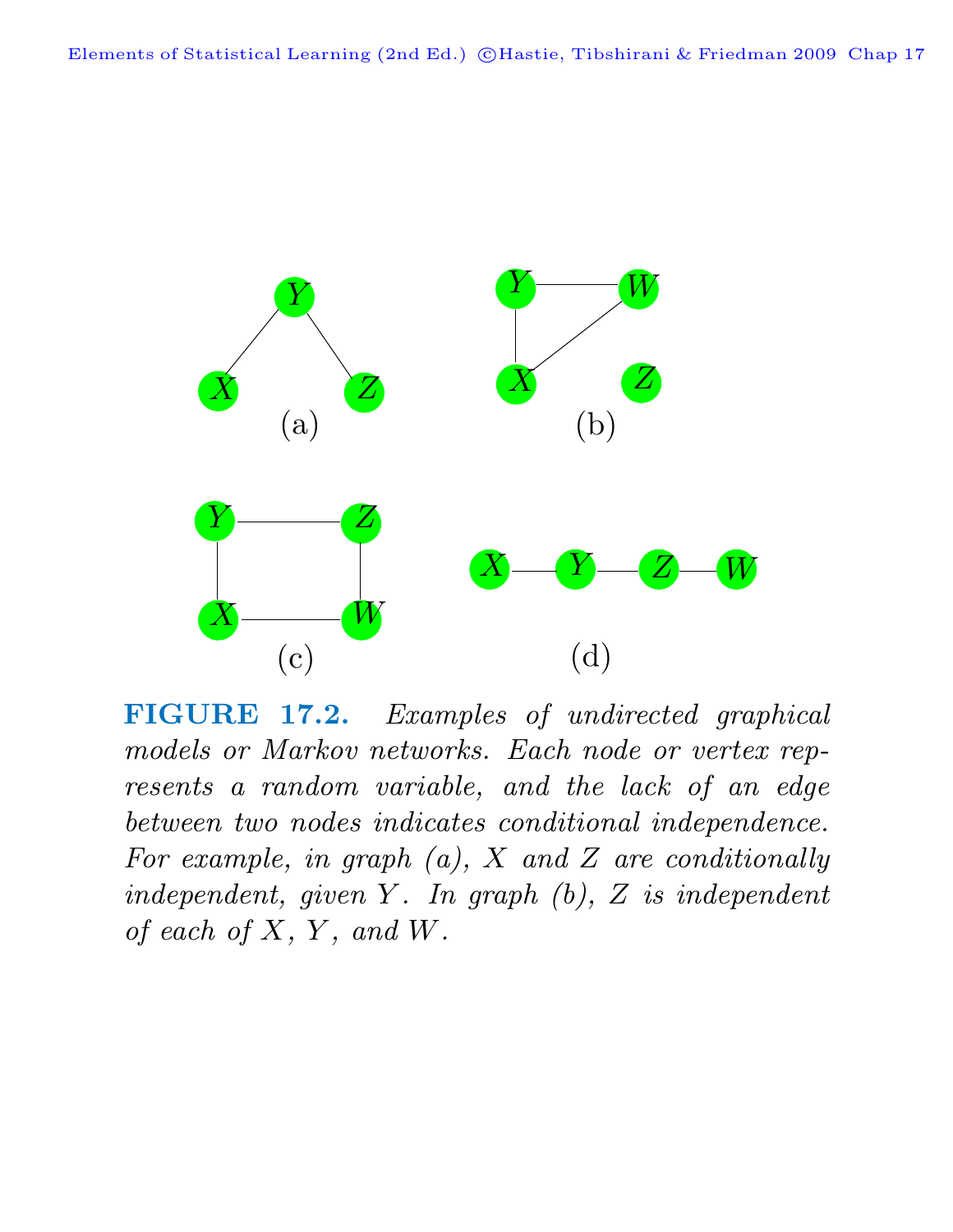

**FIGURE 17.3.** A complete graph does not uniquely specify the higher-order dependence structure in the joint distribution of the variables.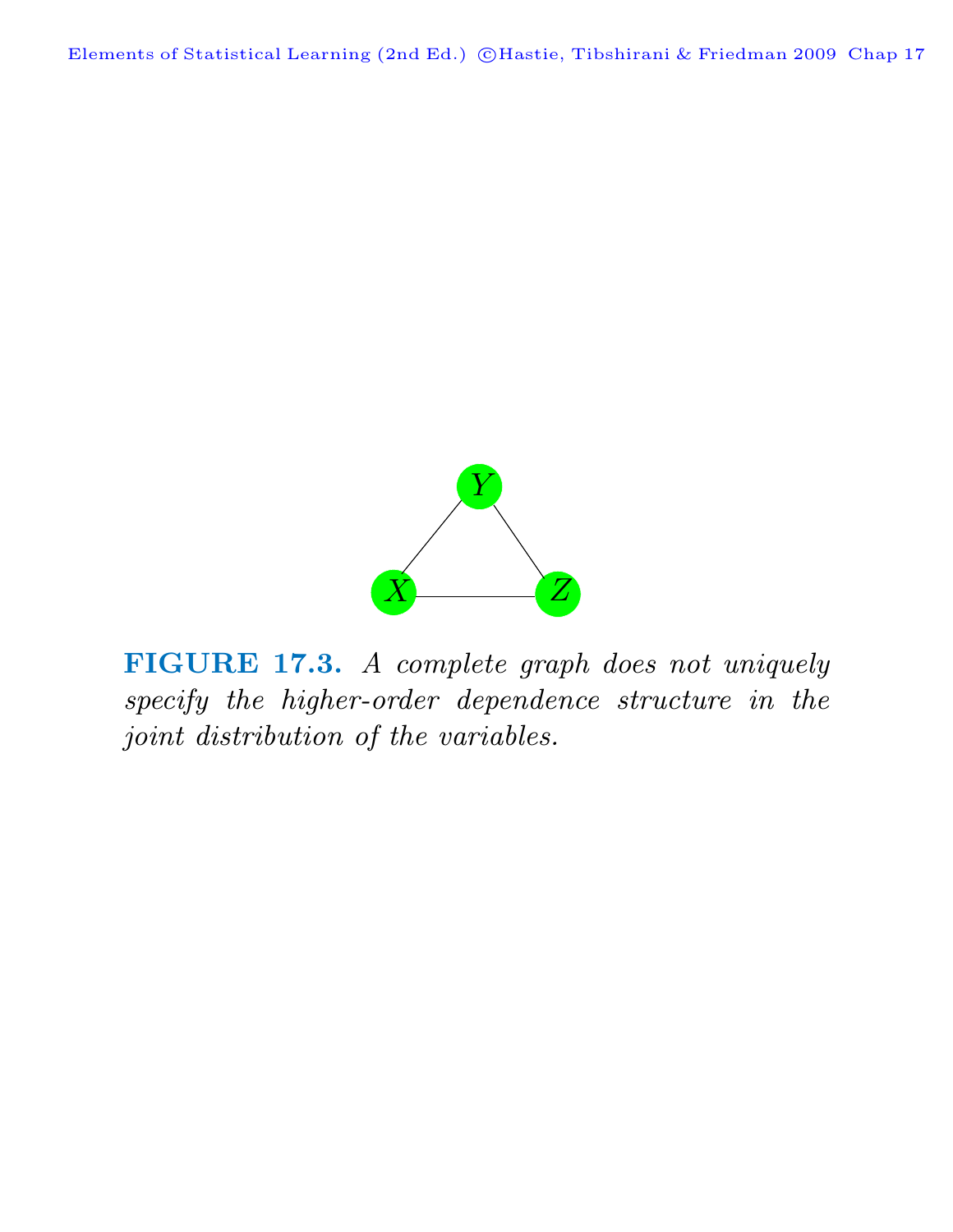

**FIGURE 17.4.** A simple graph for illustration, along with the empirical covariance matrix.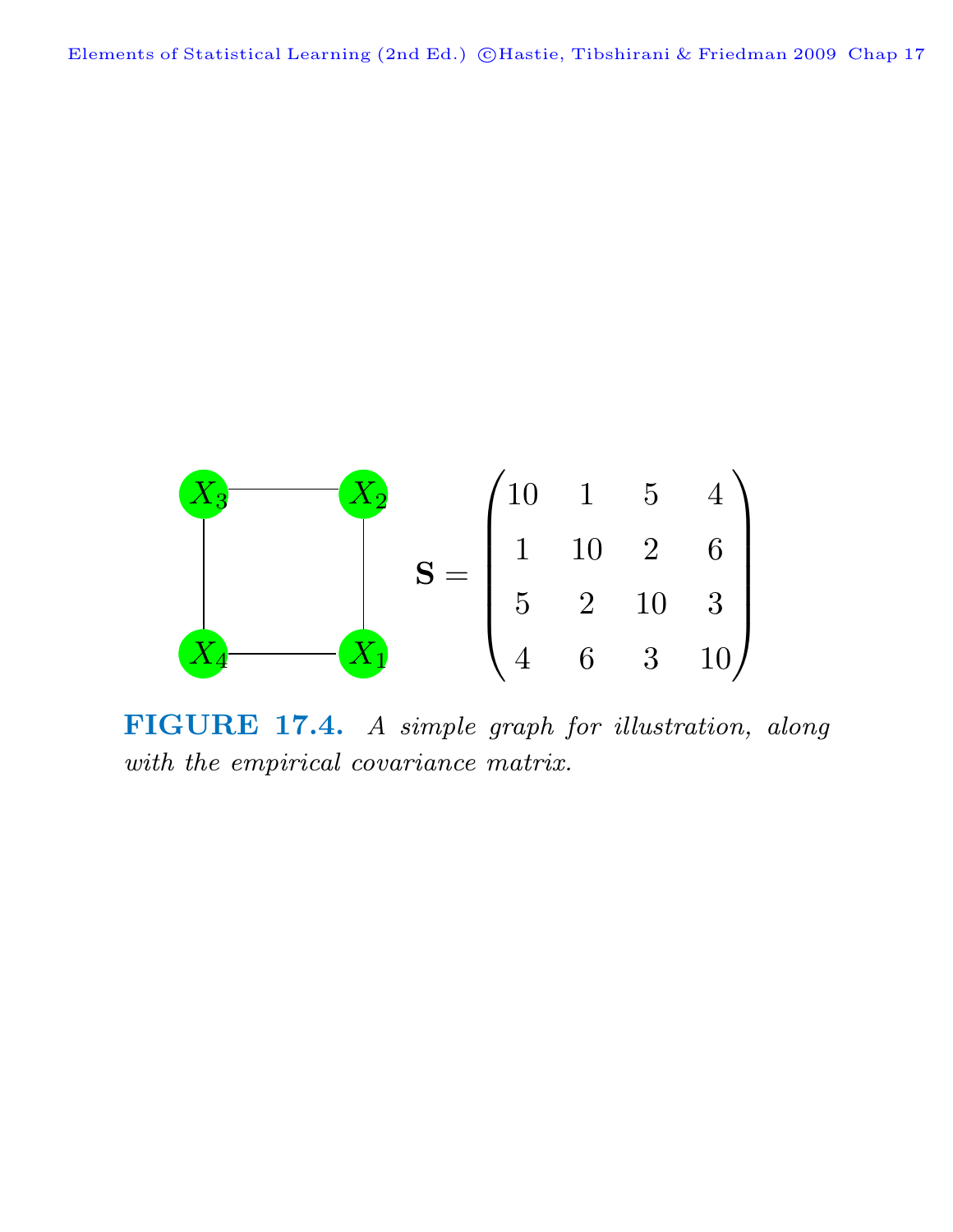

**FIGURE 17.5.** Four different graphical-lasso solutions for the flow-cytometry data.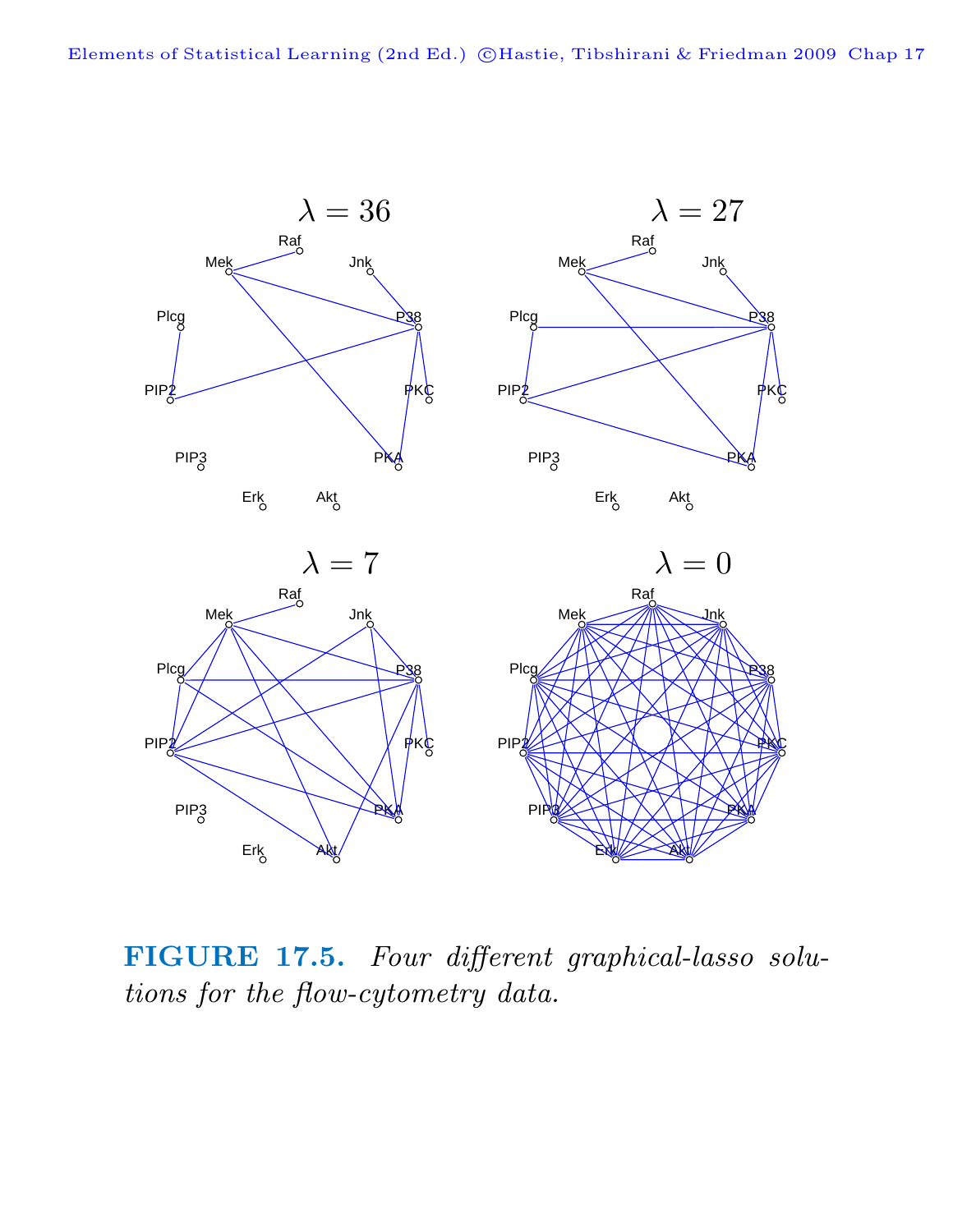

**FIGURE 17.6.** A restricted Boltzmann machine (RBM) in which there are no connections between nodes in the same layer. The visible units are subdivided to allow the RBM to model the joint density of feature  $\mathcal{V}_1$  and their labels  $\mathcal{V}_2$ .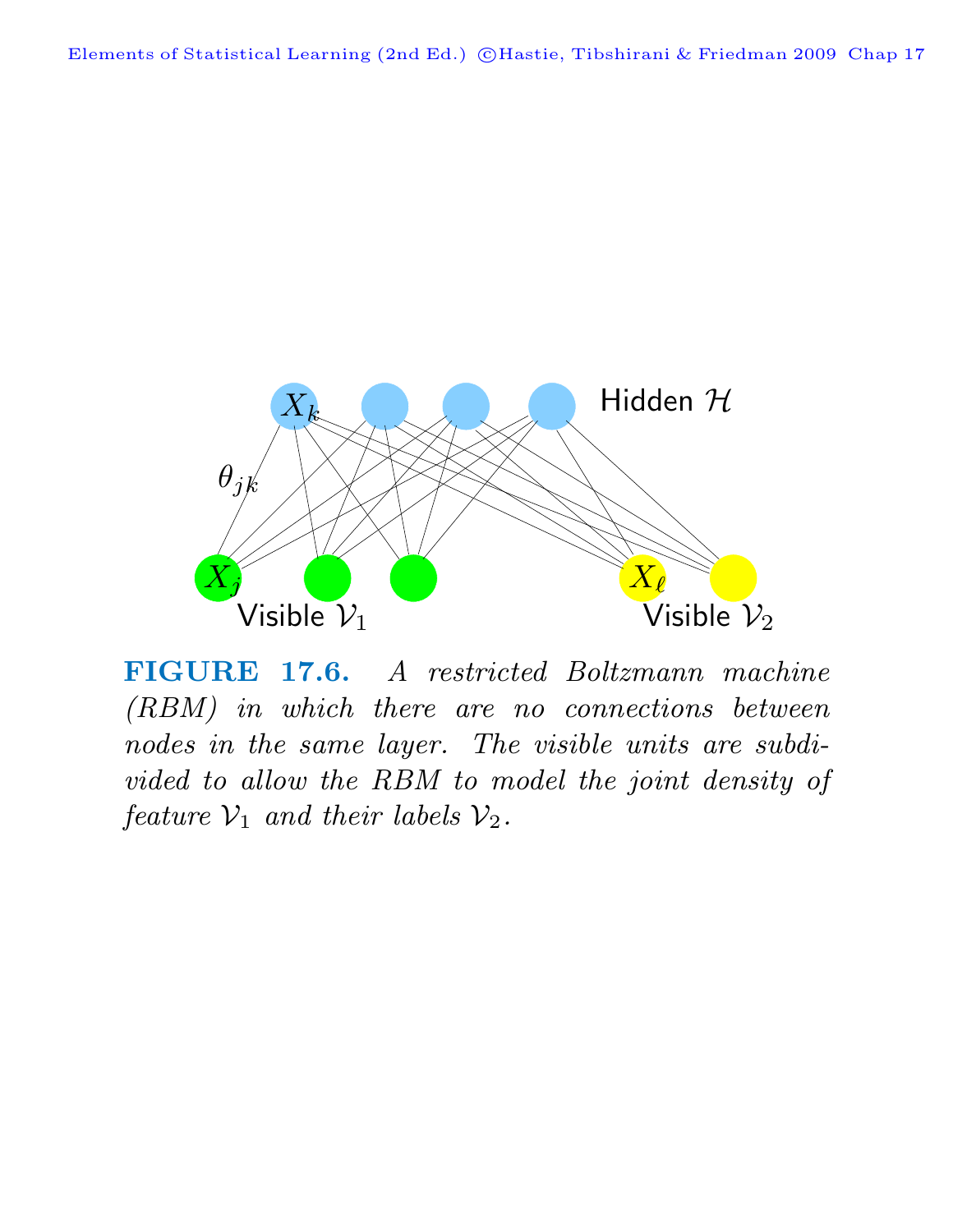

**FIGURE 17.7.** Example of a restricted Boltzmann machine for handwritten digit classification. The network is depicted in the schematic on the left. Displayed on the right are some difficult test images that the model classifies correctly.